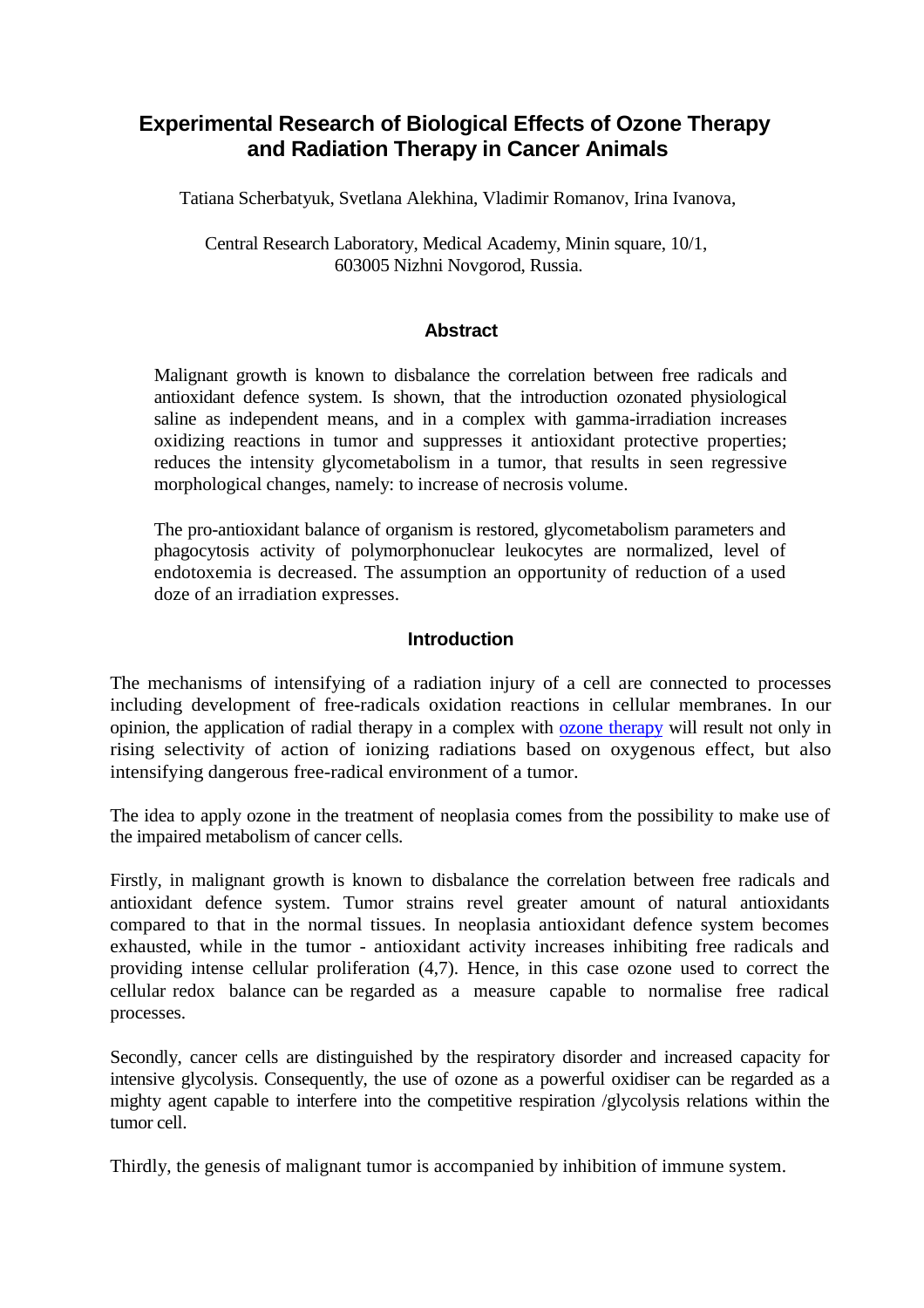Ozone effect revealed in enforcement of cellular and humoral immunity can be used as nonspecific defence of organism against the transformed cells (1).

The aim of the present work was to research of biological effects of influence of an ionizing radiation in a combination to ozone.

### **Materials and Methods**

The experiment was done on 300 white male rats. The neoplasia was modelled through Lymphosarcoma (LS) clone (Institute of Experimental Oncology, Moscow) inoculation. The animals were subject to following actions: mono-radial influence, intra-abdominally, intra-and para-tumourally oxygen influence and gamma-irradiation; intra-abdominally, intra-and paratumourally ozone influence and gamma-irradiation. The radiation dose of animals has made 0.2, 1.2, 2 Gy. Ozonated saline (OS) was used at concentration of ozone in gas mixture 100, 400, 900 and 3000 μg/l. Ozone was generated from medical grade oxygen, using electrical corona arc discharge in commercial ozone generator (Nizhni Novgorod, Russia).

On the first investigation phase the animals were divided in the following groups.

- 1- intact rats;
- 2- control group included tumor- implanted animals that did not receive treatment; 3-

cancer animals with intra-and para-tumourally oxygen influence;

- 4- cancer animals with intra-and para-tumourally ozone influence;
- 5- cancer animals with only gamma-irradiation;
- 6- cancer animals with intra-and para-tumourally oxygen influence and ionizing radiation;
- 7- cancer animals with intra-abdominally oxygen influence and ionizing radiation;

8- cancer animals with intra-and para-tumourally ozone influence and ionizing radiation; 9 cancer animals with intra-abdominally ozone influence and ionizing radiation;

- 10- cancer animals with intra-and para-tumourally, intra-abdominally ozone influence and ionizing radiation;
- 11- cancer animals with intra-and para-tumourally, intra-abdominally ozone influence.

State of free-radicals and antioxidant processes. The generation or free- radicals activity of plasma and tumor tissue was investigated by chemiluminescence methods (model of Fenton reaction).

The products of lipid peroxidation: diene and trien cojugation (DC, TC), Shiff bases (SB) were measured in plasma. Superoxide dismutase (SOD), catalase (CAT), glutathione peroxidase (GP) and glutathione transferase (GT) were measured in erythrocyte hemolisates and tumor tissue homogenates. The preparation of hemolisate is described by Kosenko et al (7).

Glycometabolism activity was determined of amount of glucose, lactate, pyruvat.

Phagocytosis activity of polymorphonuclear leukocytes was detected by a method of luminol enhanced chemiluminescence. Chemiluminescence was measured on a BCHL-06 M biocounter luminometer (Nizhni Novgorod, Russia). The morphological and histological changes of tissues were observed.

Results of all experiments were tested statistically ("Statistica- 5"). Data obtained are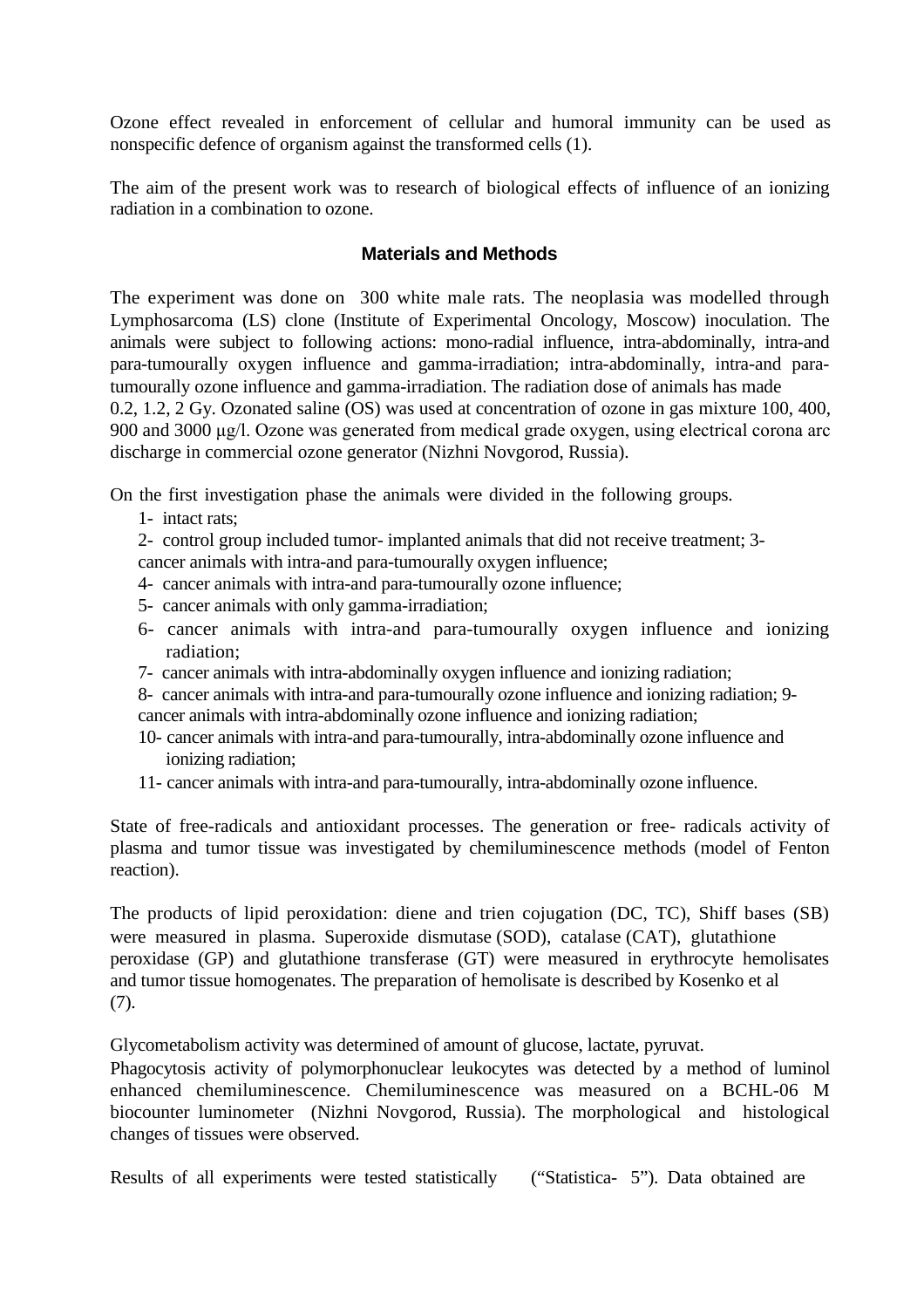expressed as arithmetic means and standard errors. An inferential statistical procedure was performed using the t-test. The level of significance was accepted with  $p<0.05$ .

#### **Results and Measurements**

The results of researches have shown, that the influence ozone results in essential changes of freeradicals processes and carbohydrate metabolism in tumor tissue.

First of all, introduction OS increased the free- radicals environment of a LS, oxidizing blockade of a tumor, initiates lipid peroxidation processes in neoplasia. To it testify increase of the contents of molecular products lipid peroxidation: DC, TC, SB and also increase of a tumor tissue homogenates chemiluminescence (Imax) (fig. 1,2,3).



1-control group included tumor- implanted animals that did not receive treatment; 2-cancer animals with intraand para-tumourally oxygen influence; 3-cancer animals with intra-and para-tumourally ozone influence; 4 cancer animals with only gamma-irradiation; 5- cancer animals with intra-and para-tumourally oxygen influence and ionizing radiation; 6- cancer animals with intra-and para-tumourally oxygen influence and ionizing radiation; 7cancer animals with intra-and para-tumourally ozone influence and ionizing radiation; 8- cancer animals with intraabdominally ozone influence and ionizing radiation; 9- cancer animals with intra-and para-tumourally, intraabdominally ozone influence and ionizing radiation; 10- cancer animals with intra-and para-tumourally, intraabdominally ozone influence.

Fig.1. Chemiluminescence activity of tumor tissue homogenatetes to oxygen, ozone and radiation influence.



Fig.2. The contents of DC and TC in tumor tissue homogenatetes on mono- and combined influences of oxygenate, oxygenated saline solution and radiation.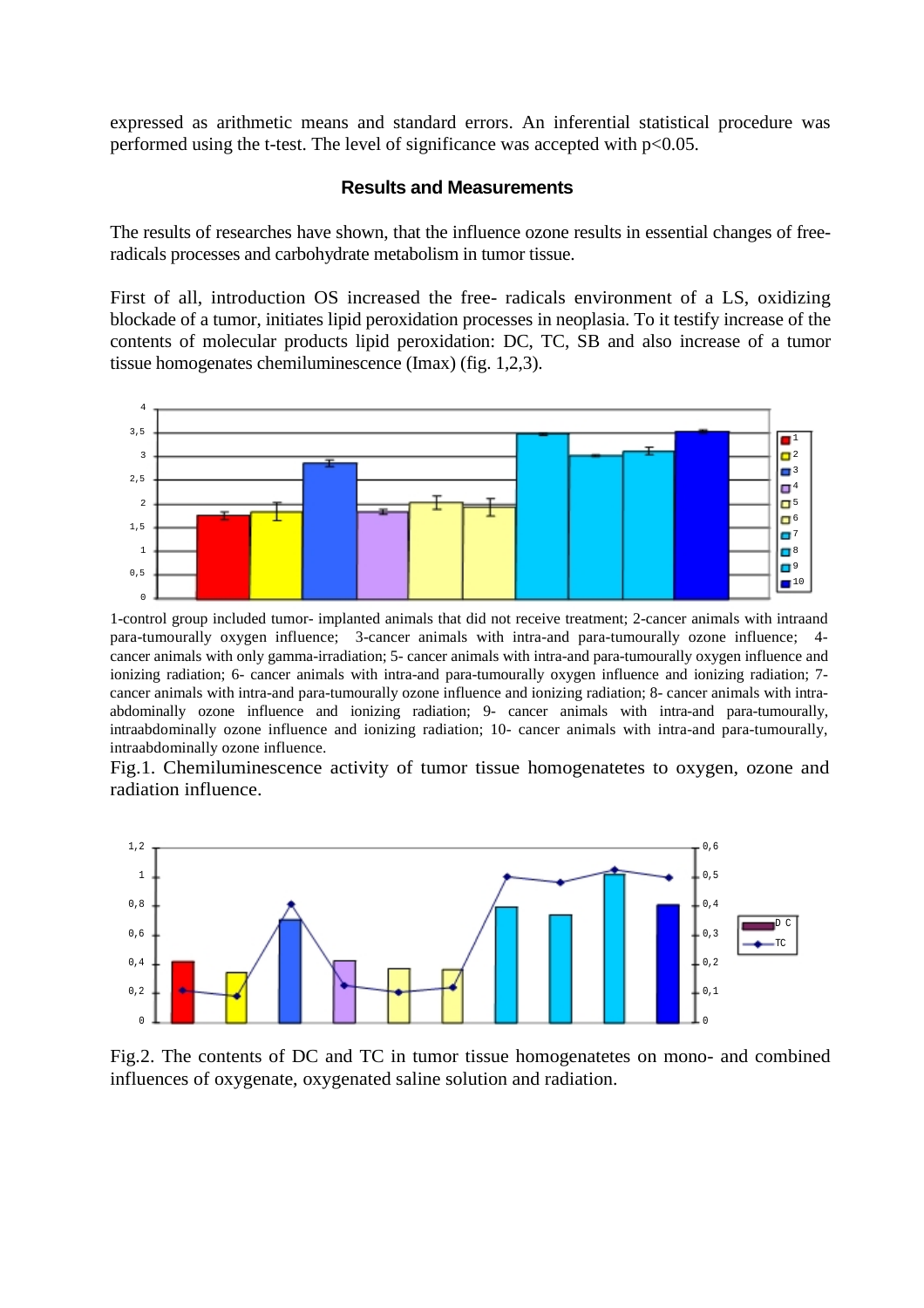

Fig.3. The content of SB in tumor tissue homogenatetes on mono- and combined influences of oxygenate, oxygenated saline solution and radiation.

Is observed significant decrease of activity of antioxidant enzymes SOD and CAT. Action of oxygen (oxygenated saline solution) and only of an irradiation do not result in changes the free- radicals status of a tumor. Namely: a chemiluminescence level, contents of LP molecular products, and also condition of components of antioxidant system of protection of a tumor in groups of the animals who have undergone to influences of oxygenated physiological solution and scale - radiation, in comparison with animals without influence, are not authentic (fig. 4).



Fig. 4. Activity of antioxidant enzymes in tumor tissue homogenatetes on mono- and combined influences of oxygenate, oxygenated saline solution and radiation.

It is possible to regard the received significant reduction of the contents pyruvat and lactate in tumor tissue of experimental animals, with which entered OS, as result of an oppression of exchange processes LS (fig. 5).



Fig. 5. The contents of pyruvat and lactate in tumor tissue homogenatetes on mono- and combined influences of oxygenate, oxygenated saline solution and radiation.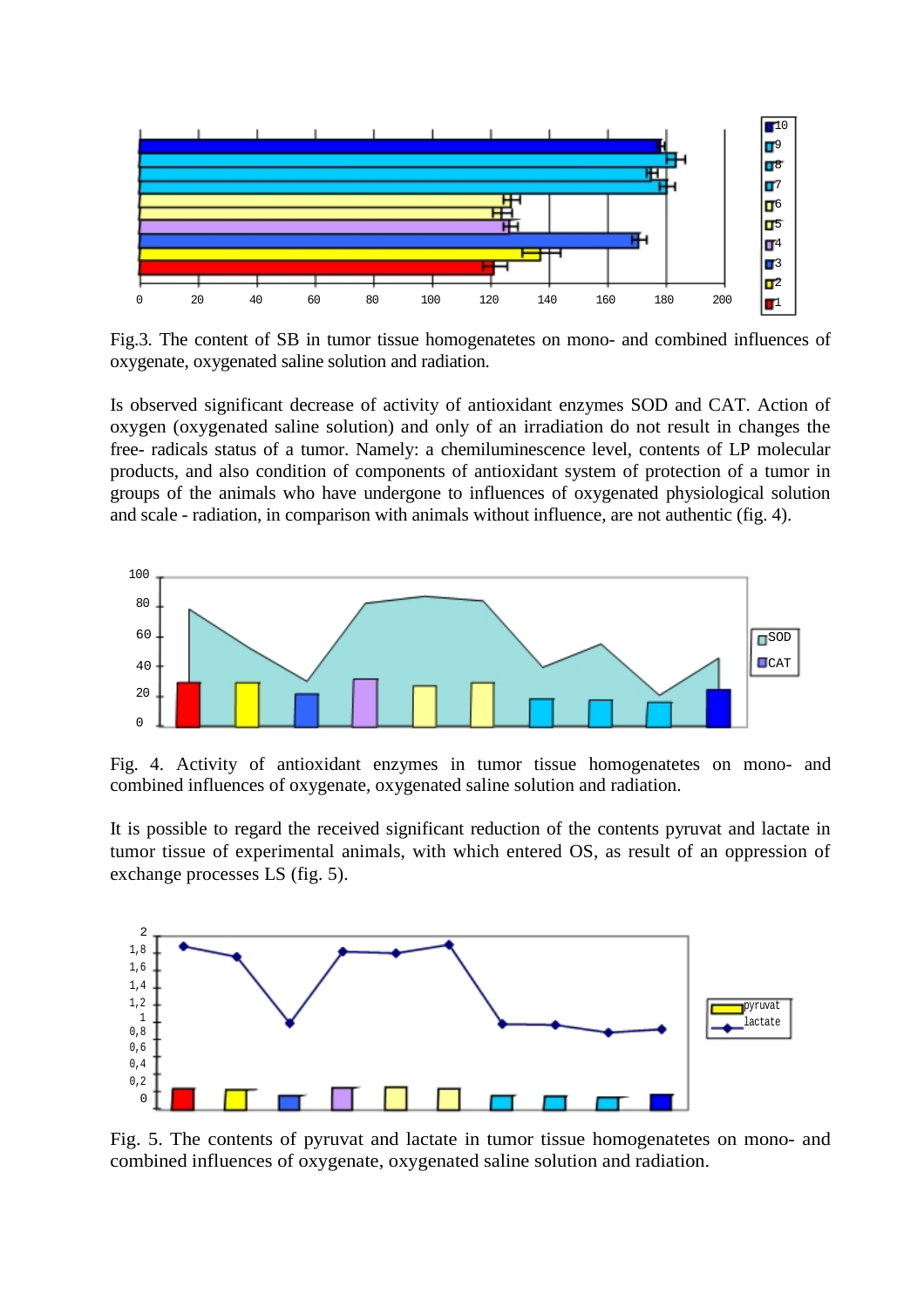Convincing facts of OS anticancer effect are also results of morphological researches.

Microspecimen analysis revealed extensive destructive changes in tumours that could be explained by significant damage-producing effect of OS. The following disorders of blood circulation were especially evident: plethora, edema, haemorrhagic infiltration, thrombosis of microcirculatory bed. Alongside with dystrophic changes in parenchymatous cells and in microcirculatory bed there were found extensive sites of necrosis invading up to 50-75% of the whole tumour. It is important, that the direction necrosis in tumor is determined by localization of introduction OS: at para-tumourally influence the necrosis area is allocated from epydermis to a zone of tumor unit. At intratumourally introduction OS is observed necrosis of the central and transitive zones of tumor unit.

It is shown first of all in restoration of pro-antioxidant balance in blood of tumor -inoculated animals. As it is visible from the submitted results, mono- and combined influences OS in organism suppresses free- radicals oxidation, that the LP is expressed in decrease of the contents as molecular products and radical (fig.6, 7).



Fig.6. Chemiluminescence activity of rats plasma on mono- and combined influences of oxygenate, oxygenated saline solution and radiation.



Fig.7. The contents of DC and TC in plasma of blood of experimental animals on mono- and combined influences of oxygenate, oxygenated saline solution and radiation.

The results of research have revealed increase of activity of enzymic components of antioxidat system of protection: SOD, CAT, glutathione -transferase and glutathione- peroxidase (tab. 1). In blood of the cancer animals who have undergone to influence OS, the increase of the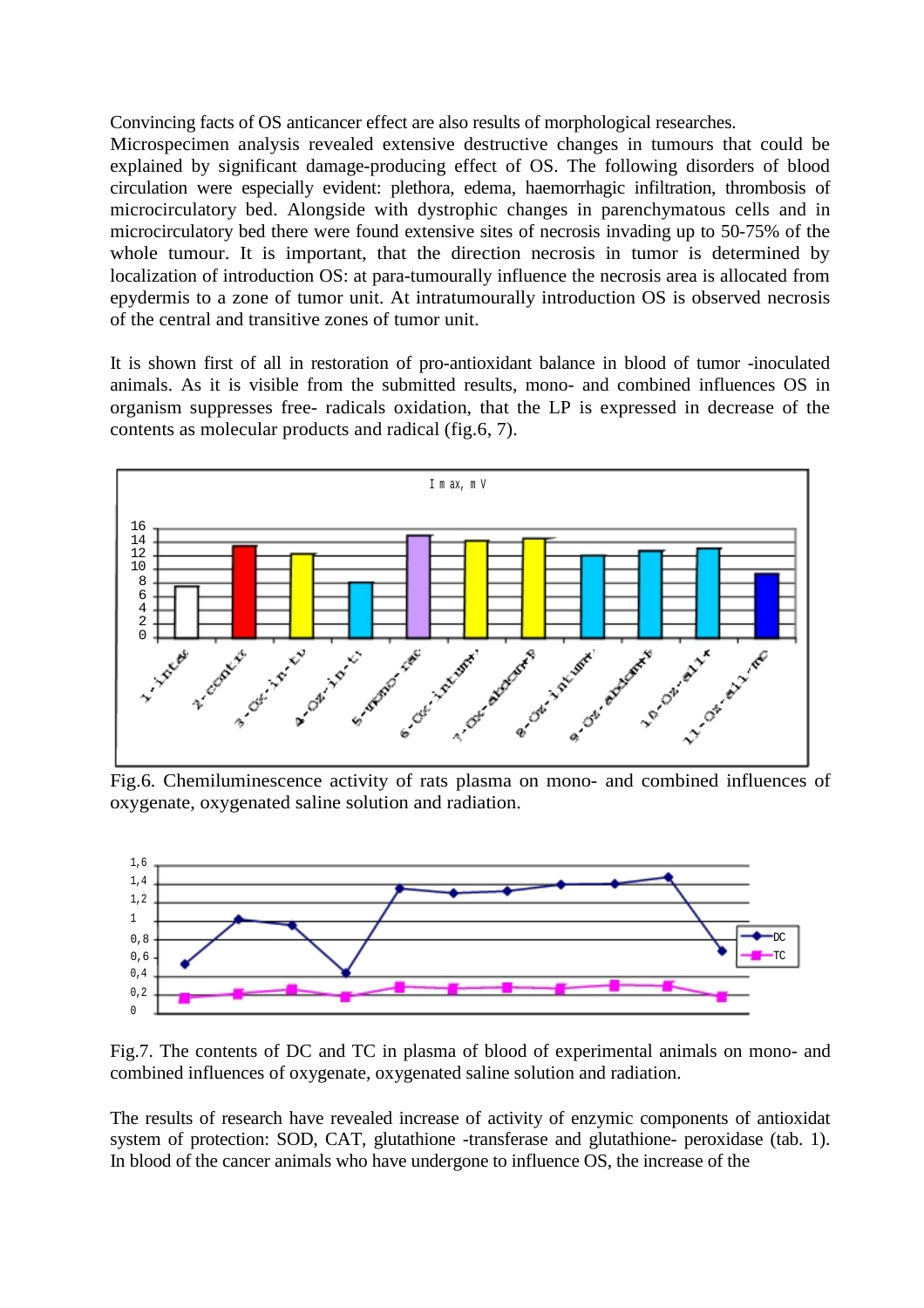contents glutathione (tab. 1) is marked. Is established, that the application OS results in decrease of glycolysis parameters of blood animal (tab. 1).

|                 | SOD                  | CAT                 | GР                 | GT                  | GSH                 | $P$ yruvat          | Lactate            | Endotox. Index     |
|-----------------|----------------------|---------------------|--------------------|---------------------|---------------------|---------------------|--------------------|--------------------|
|                 | 261,75±18,66         | $40,19\pm7,14$      | $19,98 \pm 0.05$   | $13 \pm 0.04$       | $32,57 \pm 0.09$    | $0.094 \pm 0.02$    | $0,65 \pm 0,12$    | $1,04 \pm 1,47$    |
| Þ.              | $110,53 \pm 11,11$ * | $7,24\pm1,91*$      | 7,99±2,98*         | $7,11\pm0,21*$      | $15,34 \pm 0,52*$   | $0,158 \pm 0,04*$   | $24\pm0.16*$       | $66,65 \pm 8,71*$  |
|                 | $18,82 \pm 10,27*$   | $9,27 \pm 1,35*$    | $11,81\pm0,09*$    | $6.35 \pm 0.93*$    | $12,27 \pm 1,02*$   | $0.149 \pm 0.14*$   | $,22\pm0.32*$      | $86,73\pm6,5*$     |
|                 | $184,64\pm 6,52**$   | $33,93 \pm 2,71$ ** | $14,46 \pm 0.51**$ | $12,47\pm0,39**$    | $27,54 \pm 0,13**$  | $0,108 \pm 0,02**$  | $0,88\pm0,03**$    | $25,8 \pm 2,93**$  |
|                 | $88,33\pm 6,21*$     | $18,38 \pm 1,02*$   | $8,28 \pm 0.09*$   | $8,51 \pm 0,47*$    | $0,2\pm 0,79*$      | $0.133 \pm 0.004*$  | $13 \pm 0.02*$     | $84.65 \pm 7.1*$   |
| б               | $80,59 \pm 11,32*$   | $19,04 \pm 2,11*$   | $8.99 \pm 0.44*$   | $8,03\pm0,25*$      | $10,14\pm0,85*$     | $0.139 \pm 0.07*$   | $1.11 \pm 0.01*$   | $83,48 \pm 5,03*$  |
|                 | $84,31 \pm 10,15*$   | $18,53 \pm 1,28*$   | $8,72 \pm 0.31*$   | $8,42\pm0,19*$      | $9,31\pm1,24*$      | $0.137 \pm 0.03*$   | $1.14 \pm 0.02*$   | $84,18 \pm 5,14*$  |
|                 | $135,5+9,51**$       | $25.03 \pm 3.21$ ** | $9.31 \pm 0.09*$   | $9.58 \pm 0.31*$    | $17,27 \pm 2,39**$  | $0.121 \pm 0.02**$  | $1,01\pm0,02*$     | $B1,57 \pm 1,42*$  |
| 9               | $139,01 \pm 9,12**$  | $23,14 \pm 2,44$ ** | $9.63 \pm 1.12*$   | $10,87 \pm 0.24**$  | $18,41\pm2,73**$    | $0.119 \pm 0.01**$  | $0,99 \pm 0,01$ ** | $27.14 \pm 1.89**$ |
| $\overline{10}$ | $136,03\pm7,04**$    | $27,8 \pm 3,62$ **  | $9,78 \pm 1,35*$   | $11,02 \pm 0,63$ ** | $18,08 \pm 2,41**$  | $0.108 \pm 0.01**$  | $0.97 \pm 0.009**$ | $26,18\pm 2,24**$  |
| Π               | 191,64±5,74**        | $80,54\pm 2,17**$   | $14,51\pm0.73**$   | $12,59 \pm 0,41$ ** | $29,45 \pm 2,16$ ** | $0,106 \pm 0,01$ ** | $0.9 \pm 0.02**$   | $20,58 \pm 3,49**$ |

Table 1. Antioxidant defese system, state of carbohydrate metabolism and endotoximia in blood of cancer animals after physico-chemical application.

 $\overline{P}$  - P < 0,05 as compared to intact group

\*\* -  $P < 0.05$  as compared to control group.

The results received at study of phagocytosis activity of blood showing about increase it (fig.8), probably, are explained, first, by disinfectant ozone effect at a local level, secondly, by system ozone action on immunity. The first assumption is connected that reactive oxygen species (ROS), which, on the one hand, act in organism at introduction OS, on the other hand, are formed in ozone process generates a cascade of ROS, represent additional a reserve of the biotoxic device. The second assumption concerns, in opinion V. Bocci to immunomodulation ozone effect (2, 3, 8). According the hypothesis that ozone can act a cytokine inducer by means of activation of nuclear factor kB (NF-kB), such as interferon (IFN-ß), tumor necrosis factor (TNF-alpha).



Fig. 8. Phagocytosis activity of polymorphonuclear leukocytes of rats in experimental groups.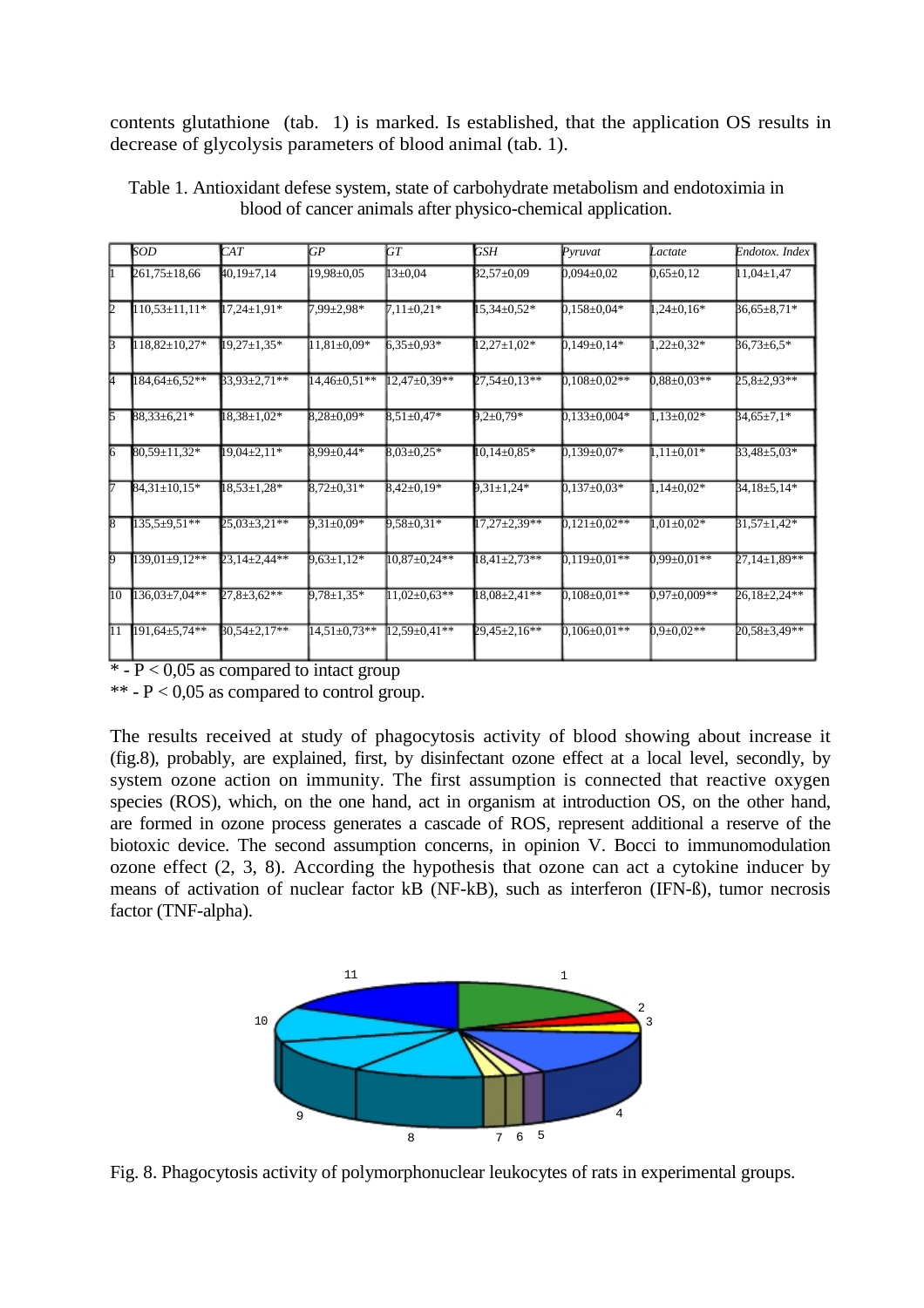Is established, that despite of development intensive of necrosis processes of a tumour caused by introduction in it OS, in blood of animals with LS the level endotoxemia is reduced (tab.

1). The received correlation interrelation between phagocytosis activity and index of endotoxemia ( $r = -0.67$ ,  $p \le 0.05$ ), allows to assume, that the decrease endotoxemia is provided with amplification of phagocytosis activity.

The experiment on a survival has shown, that the introduction OS results in increase of life expectancy cancer animal on 30 %.

The anticancer effect of proves to be true by that fact, that at 80 % animal as a result of early introduction intra-abdominally ozonated saline in the concentration 400, 900 μg/l (for 7 days after tumor implantation) is observed damage of a tumor with complete normalization of biochemical parameters. However ozone concentration 900 μg/l in 17 % of animals causes metastasis of Lymphosarcoma.

That fact deserves the special attention, that combined ozone use and radiation has resulted in more significant amplification of free- radicals reactions in tumor tissue (tab. 1). However, at this influence in plasma of blood of experimental animals amplification a LP level is marked in comparison with intact animal (fig. 6, 7). It allows to assume, that further it is possible to reduce a used doze of an irradiation.

The results have confirmed our expectations: the combined of ozone action and scale radiation at the reduced doze of an irradiation to a lesser degree promotes development of oxidizing stress in complete organism (fig.9).



Fig. 9. Free-radical activity plasma of cancer rats with ozone and radiation at the reduced doze.

Positive dynamics of biochemical parameters, investigated by us, is a substantiation for the further researches of this approach.

# **Discussion**

The oxygen tension of tissues/tumors treated with ionizing radiation has long been recognized as important factor influencing radiosensitivity and therapeutic response. The radiosensitizing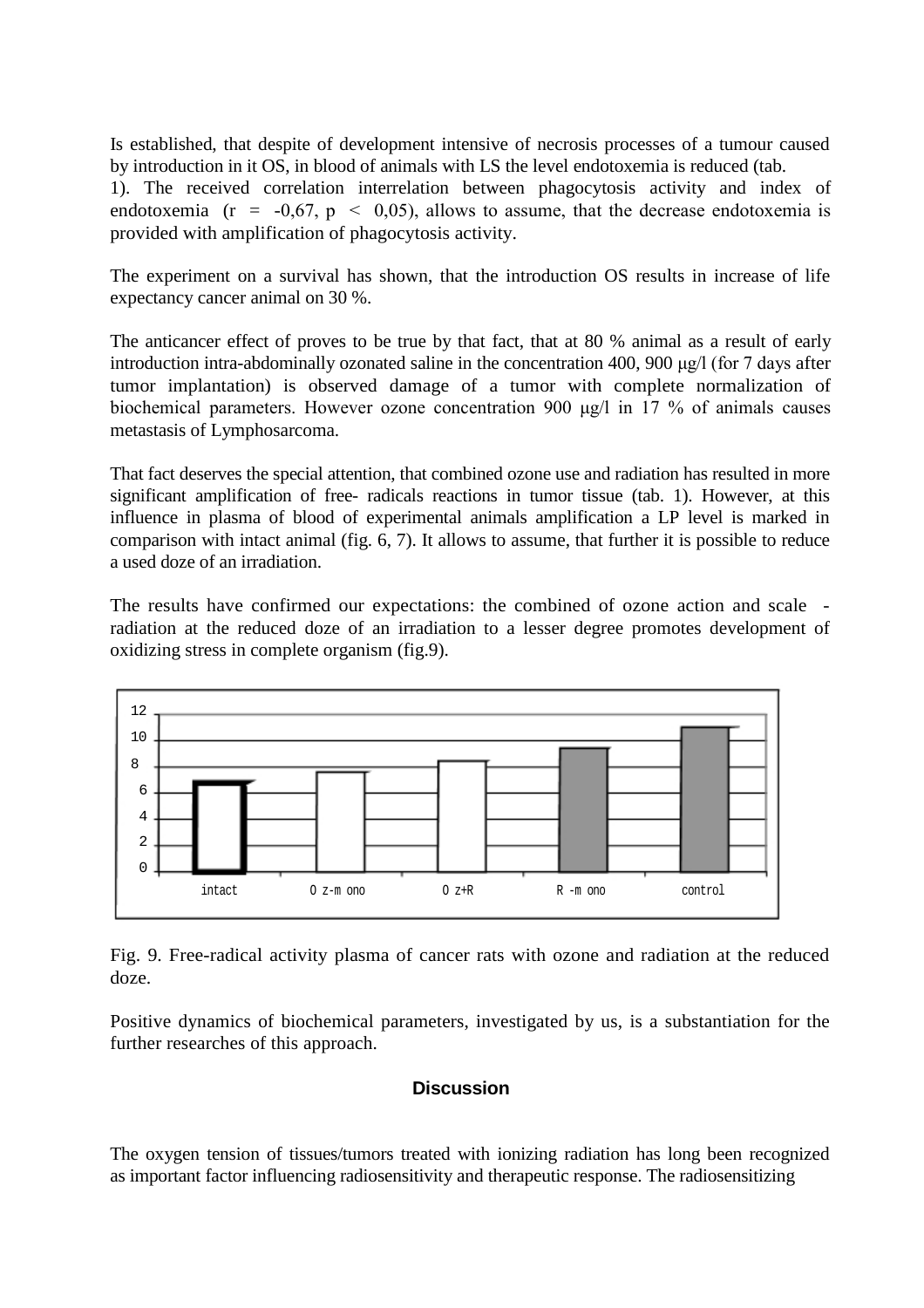effects of oxygen are presumably mediated by free radicals and activated oxygen species. Because the radiosensitizing effect of oxygen saturates and plateaus at a  $pO<sub>2</sub>$  of about 30 torr, increases in the oxygenation of normal tissues theoretically should not alter radiation sensitivity significantly.

Therefore it is necessary or to lower an oxidative level in organism (hypoxia, antioxidants therapy (5)) or to raise concentration of radicals in a tumour (photodynamic, hyperthermia, hyperbaric oxygenation (4), treatment with inhalation of negative air ions (6), [ozone therapy](http://www.austinozone.com/)  $(3, 9, 10)$ .

The received data make it possible to suppose that OS local use produces antitumor effect. Thus, use OS creates for a tumor an oxidative environment, oxidative stress results when the intracellular concentrations of reactive oxygen species, approaches crates neoplasia to limiting peroxidation conditions, causing them damage.

The expressed irreversible tumor damages of crates result, probably, in easing system action malignant neoplasia on organism of the owner. At the same time the glucose level increases in the blood of experimental animals. This proves that the organism managed to overcome and survive the state of hypoglycaemia.

OS results in the increase of phagocyte activity of immunecompetent cells in the blood of the animals. This type of non-specific immune-stimulation can be regarded as antitumor resistance.

The interest represents search effective ozone concentration for not only for local, but also for system action. In the latter case ozone can be used as a complex method with radiation, because both methods have the known free radicals mechanism of cell damage.

In this case it is important to estimate an initial level of free radicals in organism to avoid danger of conditions for metastasis.

So, the results of research allow to conclude, that ozone in high concentration at local introduction has antitumor activity, and in complex use with radiation therapy raises efficiency of anticancer therapy.

# **Conclusion**

- 1. Intra-and para-tumourally oxygen influence of ozonated saline with ozone concentration in gas 3000 μg/l in tumor tissue results in decrease antioxidant activity, initiation of lipid peroxidation processes, decrease of glycolysis intensity, that is accompanied by regressive morphological changes Lymphosarcoma: substantial growth of necrosis volume.
- 2. The ozone concentration (900 μg/l) is revealed which at intra-abdominally introduction ozonated salime promotes damag primary tumor, however in 17 % of animals causes metastasis of Lymphosarcoma .
- 3. Combined use ozone therapy in the plan before radiation of preparation and reduced doze of ionizing radiation to a lesser degree promotes development of oxidizing stress in whole organism; and also results in normalization of a glycolysis, increase of viscosity of blood, luminol enhanced chemiluminescence of polymorphonuclear leukocytes, decrease of a internal toxicity level.